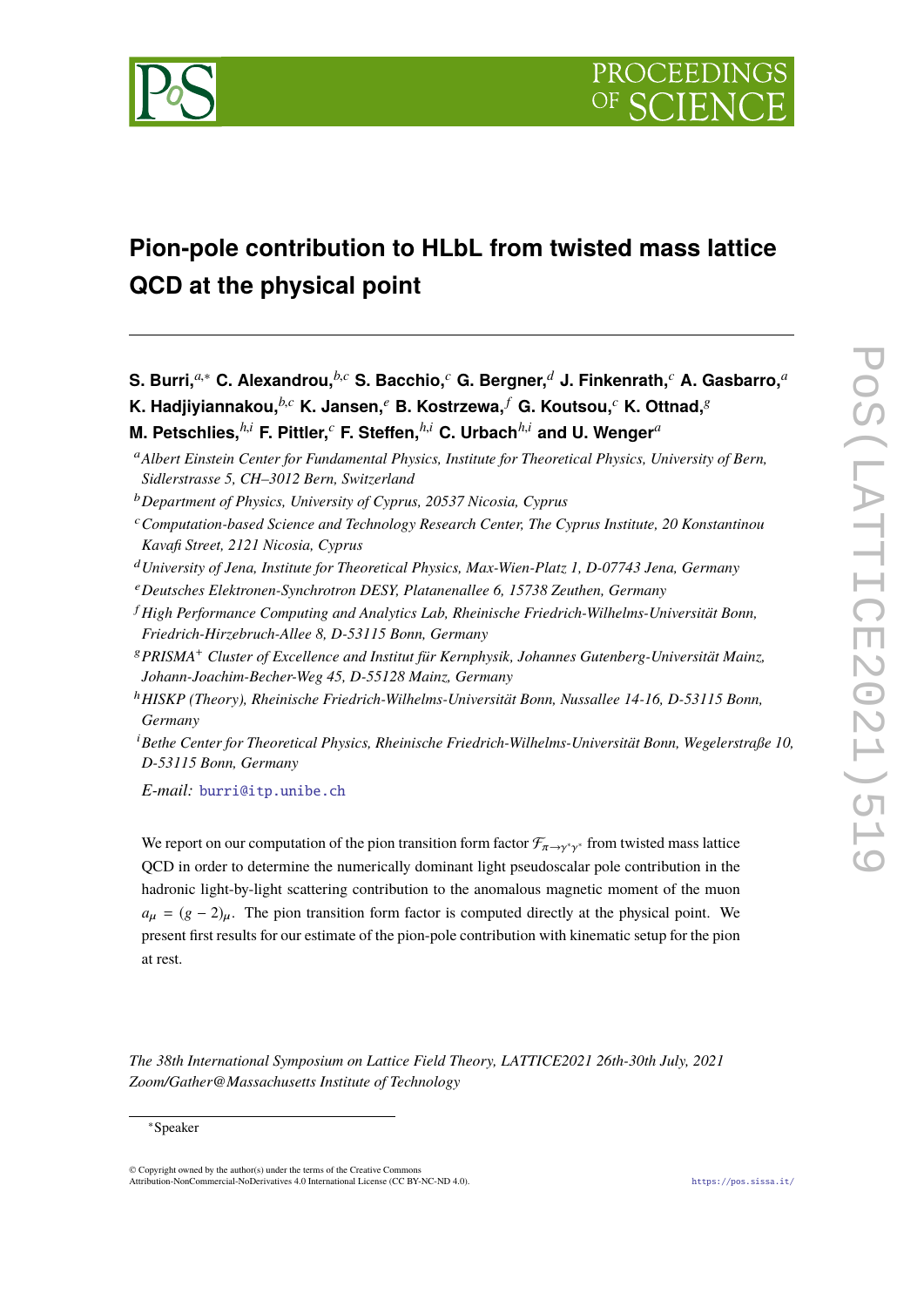## **1. Introduction**

In this project we aim to compute the pseudoscalar transition form factors  $\mathcal{F}_{P\rightarrow\gamma^*\gamma^*}$  from twisted mass lattice QCD for the three pseudoscalar states  $P = \pi^0$ ,  $\eta$  and  $\eta'$  in order to determine the corresponding pseudoscalar pole contributions in the hadronic light-by-light (HLbL) scattering contribution to the anomalous magnetic moment of the muon  $a_{\mu} = (g - 2)_{\mu}$ . Our computation is done on two ensembles with the pion mass at its physical value. For our calculations we are using twisted-mass clover-improved lattice OCD at maximal twist, so that we have automatic  $O(a)$ improvement in place. The generation of the two ensembles was done in the context of the Extended Twisted Mass Collaboration (ETMC) where the  $N_f = 2 + 1 + 1$  simulations include the two massdegenerate light *u*- and *d*-quark flavours at their physical quark-mass values and the heavier *s*- and *c*-quark flavours at quark masses close to their physical values. At the moment, the analysis is done on two physical point ensembles at two different lattice spacings as decribed in Table [1.](#page-1-0) For further details on the simulations we refer to Refs. [\[1,](#page-7-0) [2\]](#page-7-1).

<span id="page-1-0"></span>

|  | ensemble $\mid L^3 \cdot T/a^4 \mid m_\pi$ [MeV] $\mid a$ [fm] $\mid L$ [fm] $\mid m_\pi \cdot L$                                                                                                                                                       |              |     |
|--|---------------------------------------------------------------------------------------------------------------------------------------------------------------------------------------------------------------------------------------------------------|--------------|-----|
|  | cB072.64 $\begin{array}{ c c c c c c c c } \hline \end{array}$ 64 <sup>3</sup> · 128 $\begin{array}{ c c c c c } \hline \end{array}$ 136.8(6) $\begin{array}{ c c c c c c } \hline \end{array}$ 0.082 $\begin{array}{ c c c c c c } \hline \end{array}$ |              | 3.6 |
|  | cC060.80   $80^3 \cdot 160$   134.2(5)   0.069                                                                                                                                                                                                          | $\vert 5.55$ | 3.8 |

**Table 1:** Description of ensembles used for the analysis presented in these proceedings.

The assumption of hadronic light-by-light scattering being dominated by single pseudoscalar meson exchange can be used to calculate the correspondingly leading pseudoscalar pole contributions  $a_{\mu}^{P\text{-pole}}$  to the muon anomly at next-to-leading order (NLO), cf. Figure [1.](#page-1-1) The pole contributions are given by a three-dimensional integral derived in Ref. [\[3\]](#page-7-2). It takes the form

$$
a_{\mu}^{P\text{-pole}} = \left(\frac{\alpha}{\pi}\right)^3 \int_0^{\infty} dQ_1 \int_0^{\infty} dQ_2 \int_{-1}^{+1} d\tilde{\tau}
$$
  
\n
$$
\left[ w_1(Q_1, Q_2, \tilde{\tau}) \mathcal{F}_{P \to \gamma^* \gamma^*}(-Q_1^2, -(Q_1 + Q_2)^2) \mathcal{F}_{P \to \gamma^* \gamma^*}(-Q_2^2, 0) + w_2(Q_1, Q_2, \tilde{\tau}) \mathcal{F}_{P \to \gamma^* \gamma^*}(-Q_1^2, -Q_2^2) \mathcal{F}_{P \to \gamma^* \gamma^*}(-Q_1 + Q_2)^2, 0) \right], \quad (1)
$$

<span id="page-1-2"></span><span id="page-1-1"></span>

**Figure 1:** Pseudoscalar pole contribution to hadronic light-by-light scattering in the muon (g − 2)<sub>u</sub>. Adapted from Ref. [\[4\]](#page-8-0).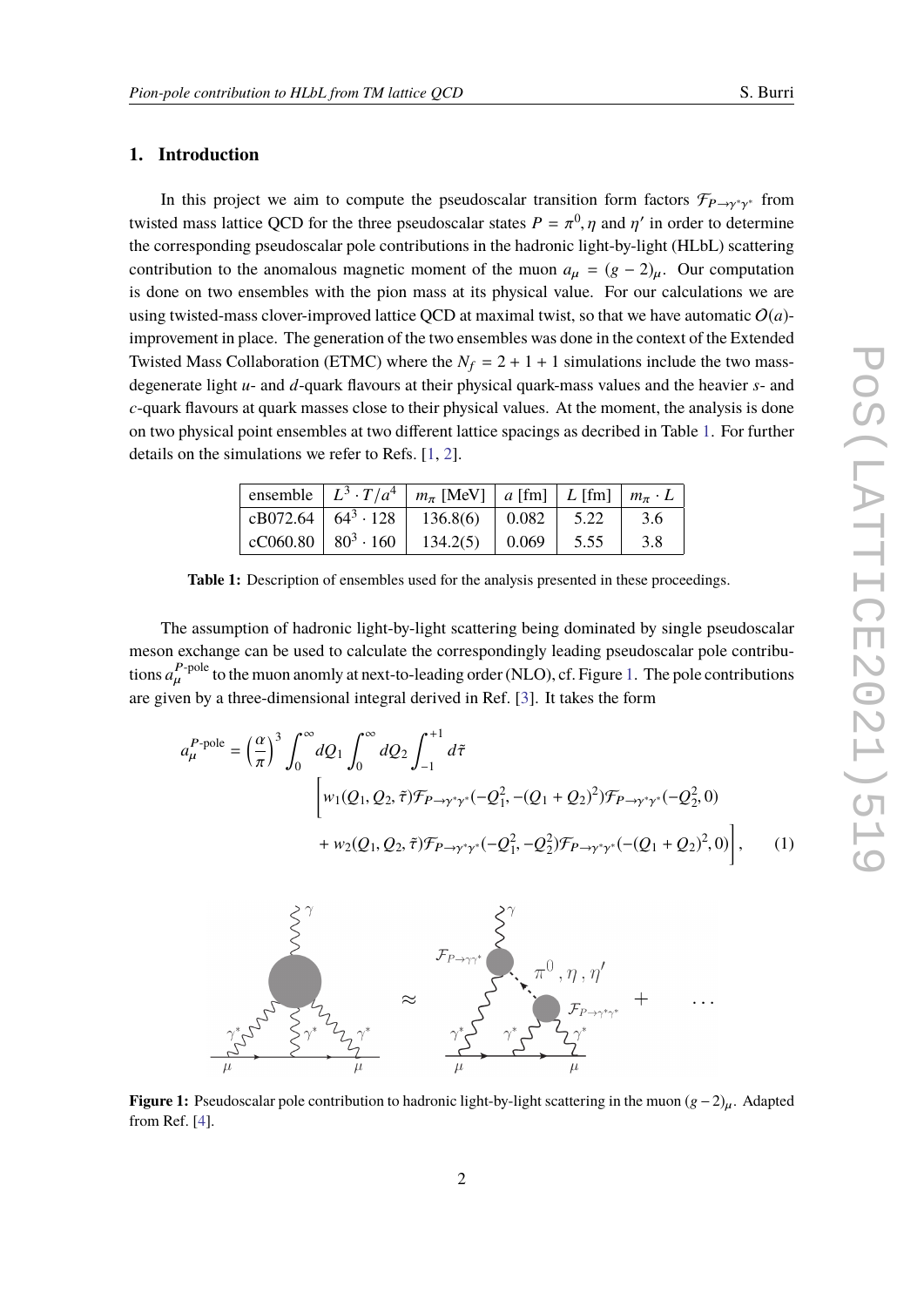where the nonperturbative information is encapsulated in the transition form factors  $\mathcal{F}_{P\rightarrow\gamma^*\gamma^*}$  of the pseudoscalar mesons  $P = \pi^0$ ,  $\eta$ ,  $\eta'$  to two virtual photons. The evaluation of the integrands in Eq. [\(1\)](#page-1-2) requires the knowledge of the transition form factors (TFFs) at space-like momenta, both in the single and double virtual case. It turns out that these TFFs can indeed be obtained from a QCD calculation on a Euclidean lattice. The relevant kinematic region is determined by the positive weight functions  $w_1$  and  $w_2$  which depend on the absolute values of the photon momenta, the kinematic variable  $\tilde{\tau} = \cos \theta \in [-1, +1]$ , with  $\theta$  being the angle between the photon momenta, and the mass of the pseudoscalar meson *P*. In these proceedings we focus on the pion-pole contribution for which first lattice results were obtained in [\[4,](#page-8-0) [5\]](#page-8-1).

#### **2. The transition form factors on the lattice**

In the continuum Minkowski space the TFFs are defined via the matrix element of two electromagnetic currents  $j_{\mu}$  and  $j_{\nu}$  and the pseudoscalar state P with four-momentum p,

$$
M_{\mu\nu}(p,q_1) = i \int d^4x \, e^{iq_1x} \left\langle 0 \left| T\{ j_\mu(x) j_\nu(0) \} \right| P(p) \right\rangle
$$
  
=  $\varepsilon_{\mu\nu\alpha\beta} q_1^\alpha q_2^\beta \mathcal{F}_{P \to \gamma^* \gamma^*}(q_1^2, q_2^2)$ .

For virtualities below the threshold for hadron production, the transition form factors can be analytically continued to Euclidean space, cf. Ref. [\[4\]](#page-8-0), and are therefore accessible on the lattice. The Euclidean matrix element  $M_{\mu\nu}^E(p, q_1)$  can be calculated via an integral over the temporal concertion  $\tau = t$  of the two currents. separation  $\tau = t_i - t_f$  of the two currents,

<span id="page-2-1"></span>
$$
M_{\mu\nu}^{E} = \int_{-\infty}^{\infty} d\tau \, e^{\omega_1 \tau} \tilde{A}_{\mu\nu}(\tau), \quad i^{n_0} M_{\mu\nu}^{E}(p, q_1) = M_{\mu\nu}(p, q_1). \tag{2}
$$

Here,  $n_0$  denotes the number of temporal indices in  $M_{\mu\nu}$ ,  $q_1$  and  $q_2$  are the photon virtualities,  $p = q_1 + q_2$  is the on-shell pseudoscalar momentum,  $\omega_1$  is a real-valued free parameter with  $q_1 = (\omega_1, \vec{q}_1)$ , and

$$
\tilde{A}_{\mu\nu}(\tau) = \left\langle 0 \left| T\{ j_\mu(\vec{q}_1, \tau) j_\nu(\vec{p} - \vec{q}_1, 0) \} \right| P(p) \right\rangle.
$$

On the lattice this function is recovered from the three-point function

$$
C_{\mu\nu}(\tau, t_P) = a^6 \sum_{\vec{x}, \vec{z}} \langle j_{\mu}(\vec{x}, t_i) j_{\nu}(\vec{0}, t_f) P^{\dagger}(\vec{z}, t_0) e^{i\vec{p}\vec{z}} \rangle e^{-i\vec{x}\vec{q}_1} \equiv \langle j_{\mu} j_{\nu} P^{\dagger} \rangle, \tag{3}
$$

via

<span id="page-2-0"></span>
$$
\tilde{A}_{\mu\nu}(\tau) = \frac{2E_P}{Z_P} \lim_{t_P \to \infty} e^{E_P(t_f - t_0)} C_{\mu\nu}(\tau, t_P), \tag{4}
$$

where  $t_P = \min(t_f - t_0, t_i - t_0)$  is the minimal temporal separation between the pseudoscalar and the two vector currents. The pseudoscalar meson energy  $E_P$  and the factors  $Z_P$  are determined through appropriate pseudoscalar two-point functions. Before integrating over  $\tau$ , one can contract the Lorentz structure of the matrix elements. The function  $\tilde{A}_{\mu\nu}$  with one or more temporal indices vanishes for the pseudocalar at rest, and the spatial components can be written as  $\tilde{A}(\tau) = im_P^{-1} \varepsilon_{ijk}$  $\vec q_1^{\,i}$  $\frac{\vec{q}_1^{\mu}}{\vec{q}_1^2} \tilde{A}_{jk}(\tau)$ , and analogously for  $C(\tau)$ .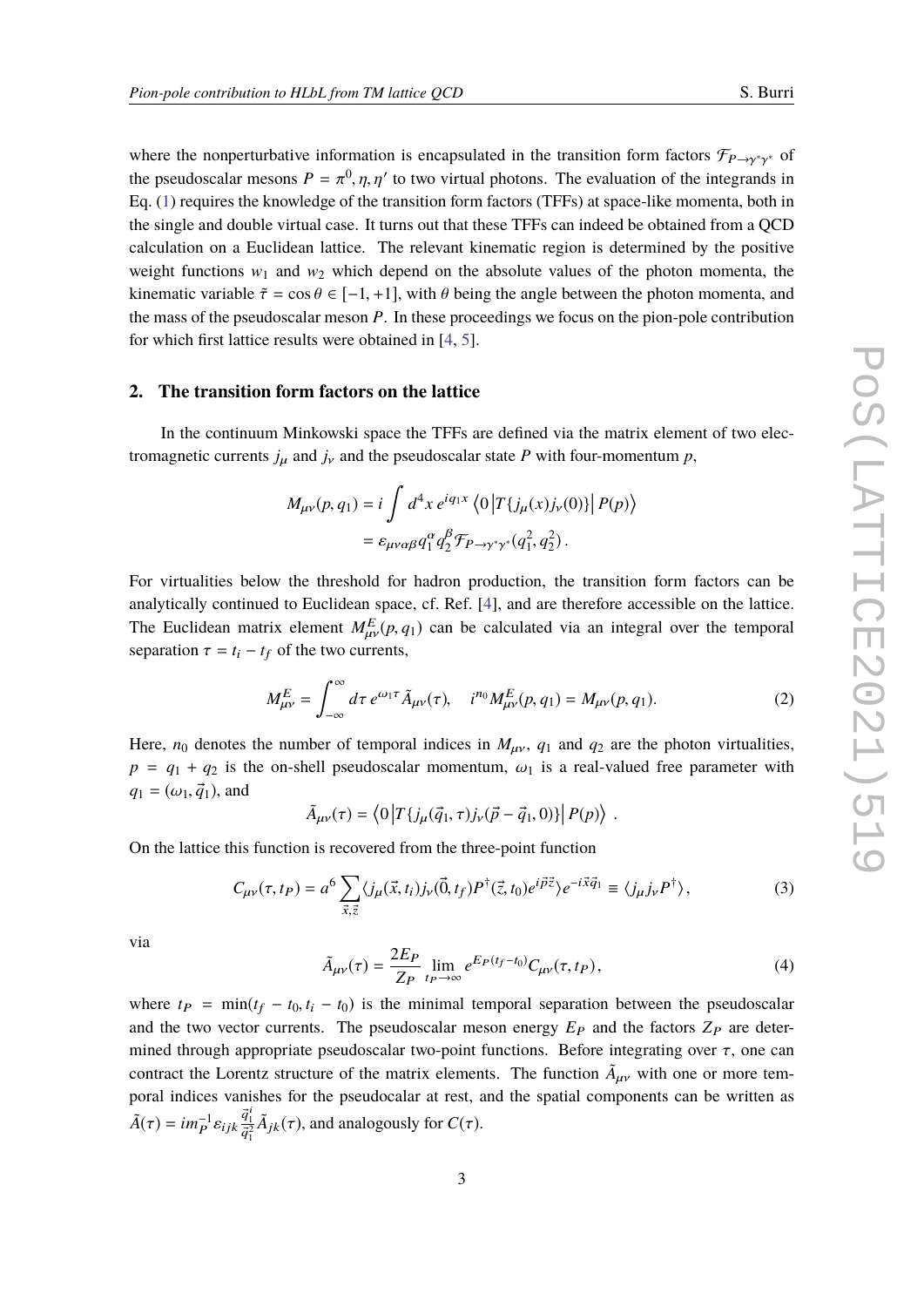<span id="page-3-0"></span>

**Figure 2:** Contributions to the three-point function  $C_{\mu\nu}$ : Connected (top left), vector current disconnected (top middle and right), pseudoscalar disconnected (bottom left) and fully disconnected (bottom right).

The amplitude  $C_{\mu\nu}$  contains connected, vector current disconnected, pseudoscalar disconnected, and fully disconnected diagrams as illustrated in Figure [2.](#page-3-0) For Wilson fermions the pseudoscalar disconnected diagrams on the second line are zero for  $P = \pi_0$  by the exact cancellation between the up and down quark loops. For  $P = \eta$  and  $\eta'$  this is not the case and these<br>disconnected discusses must be included. This is so also for  $P = \pi$  in the twisted mass Will. disconnected diagrams must be included. This is so also for  $P = \pi_0$  in the twisted mass Wilson fermion discretization, where the diagrams on the second line are nonzero due to the broken isospin symmetry. Since this isospin breaking is a lattice artefact, we consider an isospin rotation electromagnetic currents  $j_{\mu}^{0,0} \rightarrow j_{\mu}^{0,0}$  and  $j_{\mu}^{1,0} \rightarrow i \cdot (j_{\mu}^{1,+} - j_{\mu}^{1,-})$ , which allows us to relate the neutral  $0 \rightarrow -i \cdot (\pi^+ + \pi^-)$  with a corresponding transformation of the isospin decomposed light quark<br>leatness protocol is  $(0,0)$  and  $(1,0)$  and  $(1,0)$  and  $(1,0)$  and  $(1,0)$  and  $(1,0)$  and  $(1,0)$  and  $(1,0)$  and  $(1,0)$  a and charged pion form factors. The difference between the two at finite lattice spacing is a lattice artefact of order  $O(a^2)$ .

A further simplification is achieved by restricting the considerations to the kinematic situation where the pseudoscalar is at rest, i.e.,  $\vec{p} = \vec{0}$ . Then, the expressions for the photon virtualities simplify to

<span id="page-3-2"></span>
$$
q_1^2 = \omega_1^2 - \vec{q}_1^2
$$
,  $q_2^2 = (m_P - \omega_1)^2 - \vec{q}_1^2$ . (5)

As a consequence, for each choice of spatial momentum  $\vec{q}_1$  one obtains a continuous set of combinations of *q*<sup>1</sup> and *q*<sup>2</sup> which form an orbit in the  $(q_1^2, q_2^2)$ -plane as illustrated in Figure [3](#page-3-1)<br>for  $m$ , *q* at to the physical pion mass. There we for  $m<sub>P</sub>$  set to the physical pion mass. There we show the orbits for all the momenta calculated on the ensemble cB072.64. From Eqs. [\(5\)](#page-3-2) it

<span id="page-3-1"></span>

Figure 3: Range of photon virtualities spanned in our calculation on the ensemble cB072.64.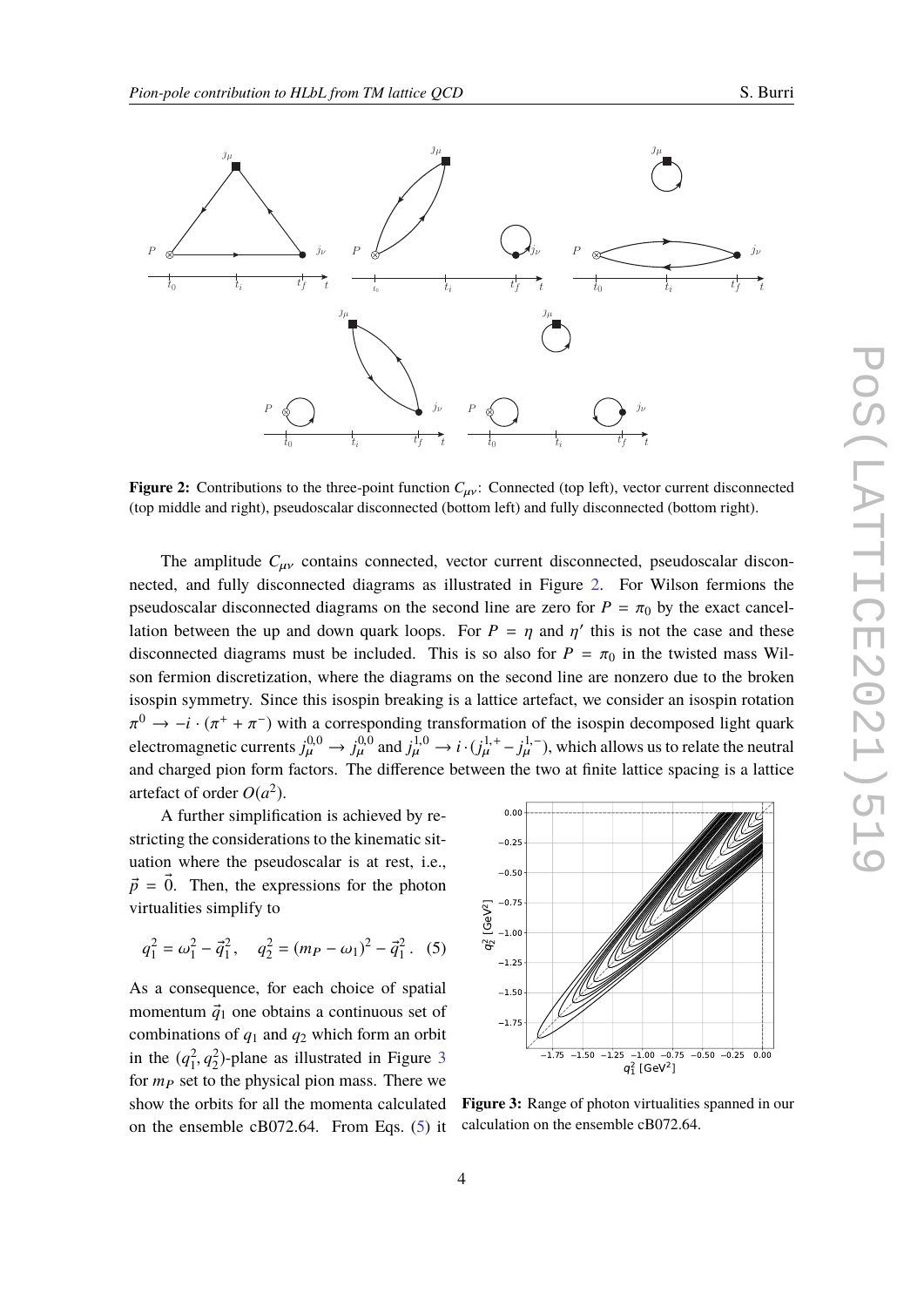becomes clear that the shape of the orbits becomes squeezed along the diagonal as the pseudoscalar mass  $m<sub>P</sub>$  is lowered. This feature makes it particularly challenging to extract single virtual pion transition form factors  $\mathcal{F}_{\pi \to \gamma^* \gamma^*}(q_1^2, 0) = \mathcal{F}_{\pi \to \gamma^* \gamma^*}(0, q_2^2)$  at large momenta  $q_i^2$ <br>examples if one uses only gions at rest. However, the real large non-he-single ensembles if one uses only pions at rest. However, the problem can be circumvented by using  $\frac{1}{i}$  on physical point moving frames, cf. [\[5\]](#page-8-1). For  $P = \eta$  and  $\eta'$  the problem is less eminent due to the larger values of the meson masses  $m_P$ .

#### **3. First results at the physical point**

After this theoretical discussion we are now in the position to present first results for the transition form factor  $\mathcal{F}_{\pi\to\gamma^*\gamma^*}$  of the pion obtained for the ensembles cB072.64 and cC060.80 at the physical point. First, we illustrate the quality of our data with sample results for the amplitude  $\tilde{A}(\tau)$  defined in Eq. [\(4\)](#page-2-0). In Figure [4](#page-4-0) we show the full amplitude and separately the fully connected and the vector current disconnected contributions for two of the momentum orbits on the ensemble cB072.64. The vector current disconnected amplitude is multiplied by a factor −50 in order to facilitate comparison with the connected contribution and the full amplitude. The examples

<span id="page-4-0"></span>

**Figure 4:** Amplitude  $\tilde{A}(\tau)$  for momentum orbit  $|\vec{q}^2| = 10(2\pi/L)^2$  (left) and  $|\vec{q}^2| = 29(2\pi/L)^2$  on cB072.64. Shown in orange is the full contribution to  $\tilde{A}(\tau)$ , in blue the connected contribution and in green the vector current disconnected contribution multiplied by -50.

illustrate that the disconnected contribution is very small, but significant. More generally, we find that in the peak region it is suppressed w.r.t. the connected contribution by a factor between 50 and 200 depending on the orbit. We also conclude from our data that the statistical error on the disconnected contribution is sufficiently well under control on the physical point ensembles.

To obtain the form factor we need to integrate  $\tilde{A}(\tau)$  weighted by the factor  $\exp(\omega_1 \tau)$  over the whole temporal axis, cf. Eq. [2.](#page-2-1) In order to control the statistical error in the exponentially enhanced tail and to be able to integrate up to  $\tau \to \infty$ , we proceed as follows. First, we fit the lattice data by a model function  $\tilde{A}^{(\text{fit})}(\tau)$  in a range  $\tau_{\text{min}} \le |\tau| \le \tau_{\text{max}}$ , and then we replace the lattice data  $\tilde{A}^{(\text{latt.})}(\tau)$ by the data from the fit for  $\tau > \tau_{\text{cut}}$ ,

<span id="page-4-1"></span>
$$
\mathcal{F}_{\pi \to \gamma^* \gamma^*} (q_1^2, q_2^2) = \int_{-\infty}^{\tau_{\text{cut}}} d\tau \, \tilde{A}^{(\text{latt.})}(\tau) e^{\omega_1 \tau} + \int_{\tau_{\text{cut}}}^{\infty} d\tau \, \tilde{A}^{(\text{fit})}(\tau) e^{\omega_1 \tau}.
$$
 (6)

Following Ref. [\[4\]](#page-8-0) we use both a vector meson dominance (VMD) model and the lowest meson dominance (LMD) model to estimate the model dependence. We perform global fully correlated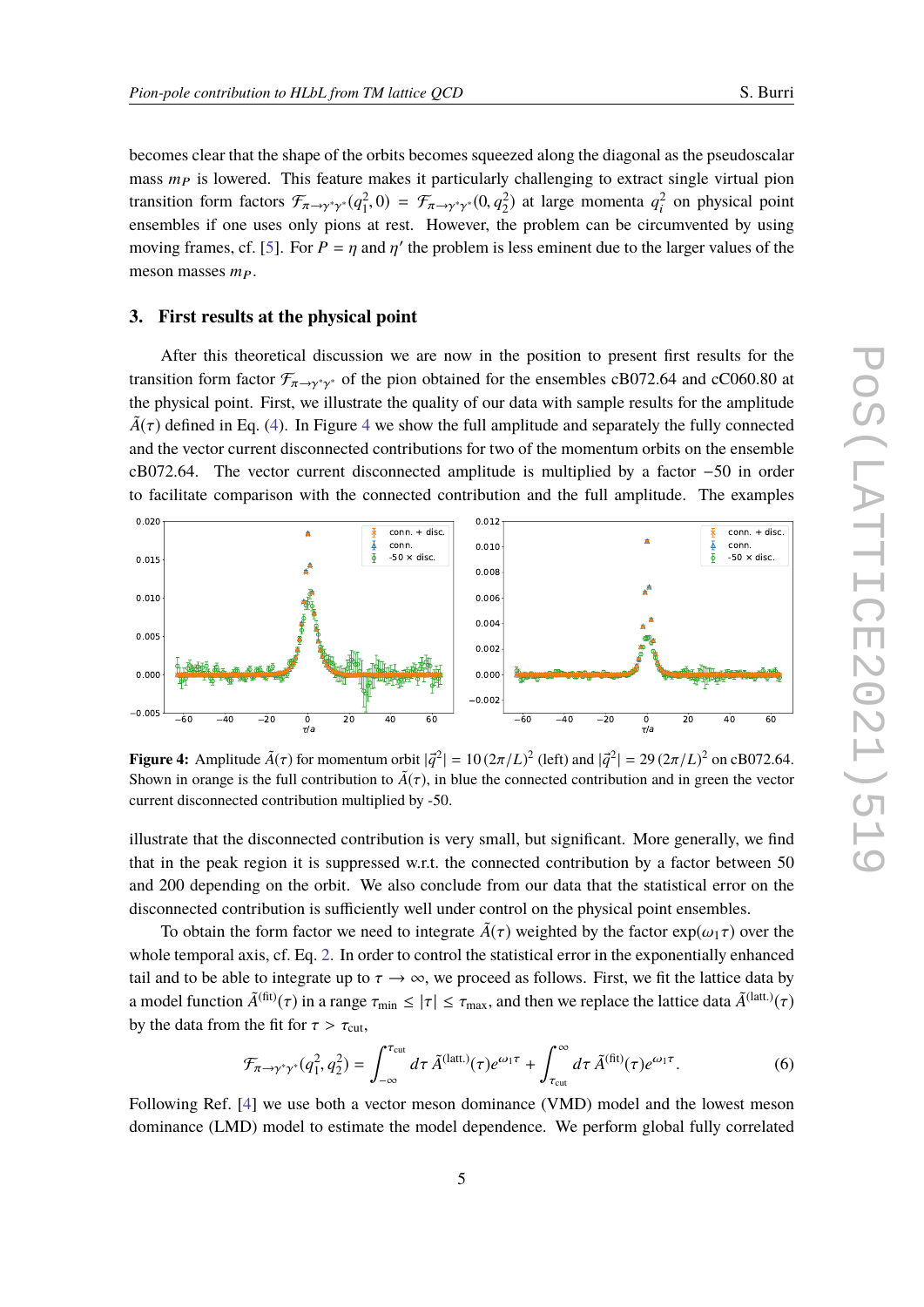<span id="page-5-0"></span>

fits, i.e., we simultaneously fit all momentum orbits in the range  $\tau_{\text{min}} \le |\tau| \le \tau_{\text{max}}$  and take into account the correlation between all fitted data. In Figure [5](#page-5-0) we illustrate the procedure by showing

**Figure 5:** Integrand  $\tilde{A}(\tau)e^{\omega_1\tau}$  on cB072.64 with LMD model fits for momentum orbit  $|\vec{q}^2| = 2(2\pi/L)^2$ . Diagonal kinematics with  $a\omega_1 = am_\pi/2 \approx 0.0284$  (left), single virtual kinematics with  $a\omega_1 = a|\vec{q_1}| \approx 0.1388$ (right).

the result for the integrand  $\tilde{A}(\tau)e^{i\omega_1\tau}$  of a typical global fit to  $\tilde{A}(\tau)$  in the range  $9 \le |\tau/a| \le 12$  with resulting integrand for the diagonal kinematics  $q_1^2 = q_2^2$ , while the plot on the right shows it for the <sup>2</sup>/dof = 1.20 on the ensemble cB072.64 using the LMD model. The plot on the left shows the single virtual kinematics with  $q_1^2 = 0$ . The transition form factors obtained from the integration over the lattice data and the fitted data depend of course on the choice of the model, the fit range and the value  $\tau_{\text{cut}}$ . The variations resulting from these choices are carried through all further analysis steps and are included in the systematic error estimate of the final result for  $a_{\mu}$ . The typical values of  $\tau_{\text{cut}}$  we use in our analysis result in a data content of well above 98% for most of the TFFs. However, for TFFs with (close to) single virtual kinematics, the data content is sometimes also less for higher momentum orbits. Here, the data content is defined as the fraction of the TFF coming from the first term in Eq. [\(6\)](#page-4-1).

Once the form factors are obtained in the whole kinematic region as described by the yield plot in Figure [3,](#page-3-1) we parameterize them using a modified *z*-expansion of the form

<span id="page-5-1"></span>
$$
P(Q_1^2, Q_2^2) \cdot \mathcal{F}_{\pi \gamma^* \gamma^*}(-Q_1^2, -Q_2^2) = \sum_{\substack{N \\ m, n = 0}}^N c_{nm} \left( z_1^n - (-1)^{N+n+1} \frac{n}{N+1} z_1^{N+1} \right) \left( z_2^m - (-1)^{N+m+1} \frac{m}{N+1} z_2^{N+1} \right) (7)
$$

where  $z_k = z(Q_k^2)$  $k$ ) are modified four-momenta and  $P(Q_1^2, Q_2^2)$  is a polynomial, see Ref. [\[5\]](#page-8-1) and<br>a for further data ile. We determine the eset idents a solution Eq. (7) to complex references therein for further details. We determine the coefficients  $c_{nm}$  by fitting Eq. [\(7\)](#page-5-1) to samples of  $\mathcal{F}_{\pi\to\gamma^*\gamma^*}(-Q_1^2, -Q_2^2)$  in the  $(Q_1^2, Q_2^2)$ -plane. The sample points are given by a set of fixed values<br>of  $Q_1^2/Q_2^2$  or all momentum orbits, and we ensure that all included data points nego a certain of  $Q_2^2/Q_1^2$  on all momentum orbits, and we ensure that all included data points pass a certain threshold for the data content. In Figure [6](#page-6-0) we show the result of such a (fully correlated) fit with with  $\{\tau_{min}/a, \tau_{max}/a\} = \{9, 12\}, \chi^2/\text{dof} = 1.20, \tau_{cut}/a = 20$  and a threshold of 90% on the ensemble <sup>2</sup>/dof = 0.96 using  $Q_2^2/Q_1^2 = 1.0, 0.59, 0.0$ , and  $N = 2$  to the TFFs obtained from a global LMD fit cB072.64. As a crosscheck for the quality of the fit we also show the data for three other ratios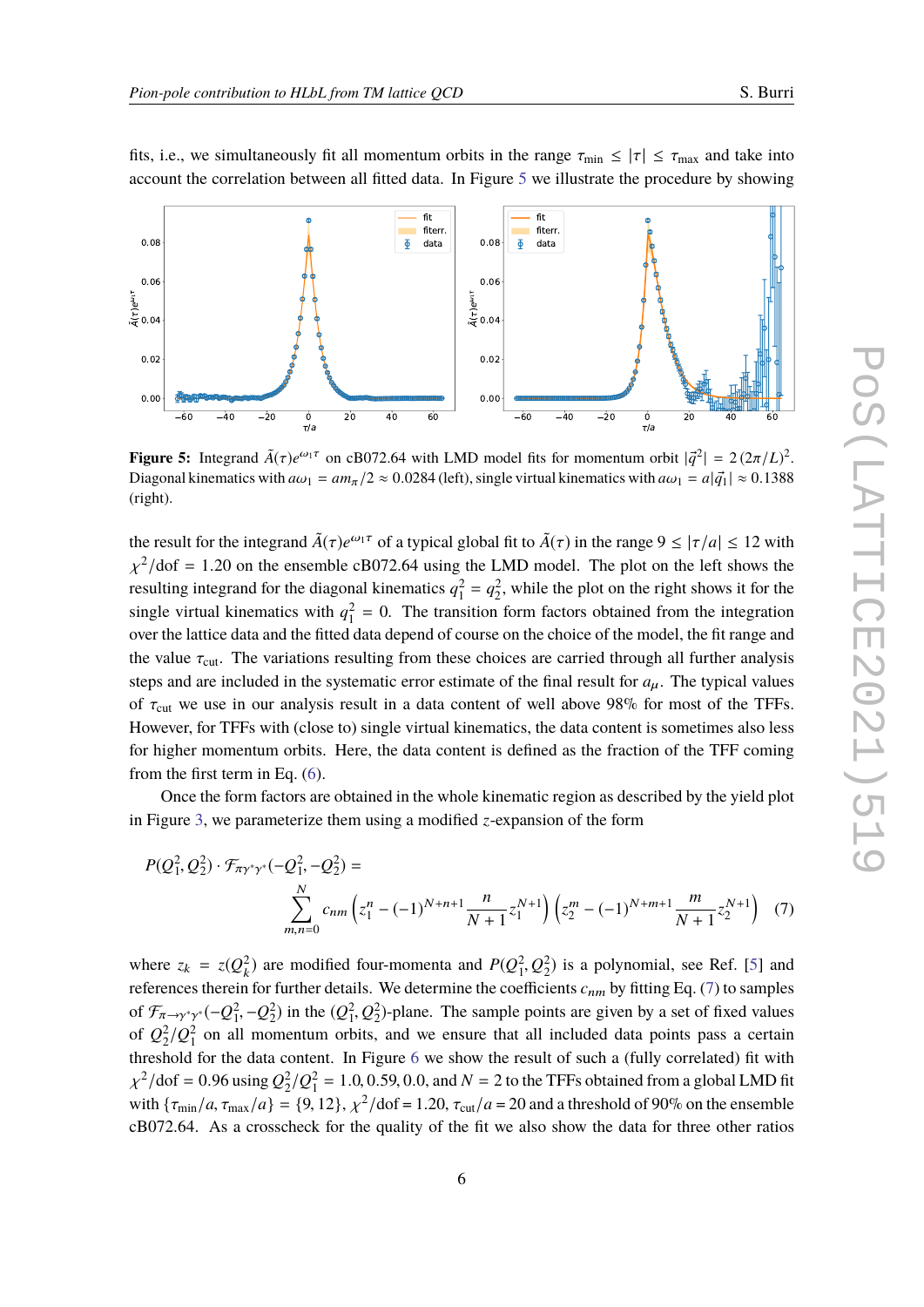<span id="page-6-0"></span>

**Figure 6:** Illustration of transition form factors and their parameterization using the fitted modified *z*expansion. Only the data coloured in green is included in the fit.

 $Q_2^2/Q_1^2 = 0.88, 0.78$ , and 0.10 not included in the fit together with the fitted modified *z*-expansion. The variations resulting from varying the sampling of  $\mathcal{F}_{\pi\to\gamma^*\gamma^*}(-Q_1^2, -Q_2^2)$  in the momentum plane are also included in the systematic error estimate of the final result for  $a_{\mu}$ .

Finally, having the parameterization of the TFFs at hand, we can use it in the three-dimensional integral representation in Eq. [\(1\)](#page-1-2) and calculate the bare pion-pole contribution  $a_{\mu}^{\pi$ -pole, bare to the anomalous magnetic moment. In Figure [7](#page-7-3) we show the results for  $a_{\mu}^{\pi$ -pole, bare on the two ensembles at the physical point as a function of  $\tau_{\text{cut}}/a$ . Each data point is a weighted average of  $O(100)$ results from different fits for  $\tilde{A}$  using VMD or LMD with different fit ranges and different fits using the modified *z*-expansion on different samplings in the momentum plane. The weighted average is obtained using weights inspired by the Akaike information criterion (AIC). The error therefore includes the variation w.r.t. the fitting of  $\tilde{A}$  and the sampling of  $\mathcal{F}_{\pi\to\gamma^*\gamma^*}$  in the  $(Q_1^2, Q_2^2)$ -<br>plane. The variation of the final gasult with  $\pi$ , indicates a gasidual dependence on the gr plane. The variation of the final result with  $\tau_{\text{cut}}$  indicates a residual dependence on the specific procedure of variance reduction in the large- $\tau$  tail of  $\tilde{A}$ . In principle, this dependence is removed in the limit  $\tau_{\text{cut}} \to \infty$ , but if  $\tau_{\text{cut}}$  is chosen too large the *z*-expansion fits become unstable and hence the final result unreliable. Our results in Figure [7](#page-7-3) indicate that choosing  $\tau_{\text{cut}} \in [1.8, 2.1]$ fm seems a safe choice and we perform a further AIC averaging over this range. This yields the bare results shown in Table [2](#page-7-4) for the two physical point ensembles, with total errors in the 5%-8% range. Since we use local iso-vector and iso-vector axial current operators in our amplitude  $C_{\mu\nu}$ , instead of conserved (point-split) current operators, we need to renormalize the bare results by the corresponding renormalization constants. Preliminary values are available for our setup from a calculation within ETMC.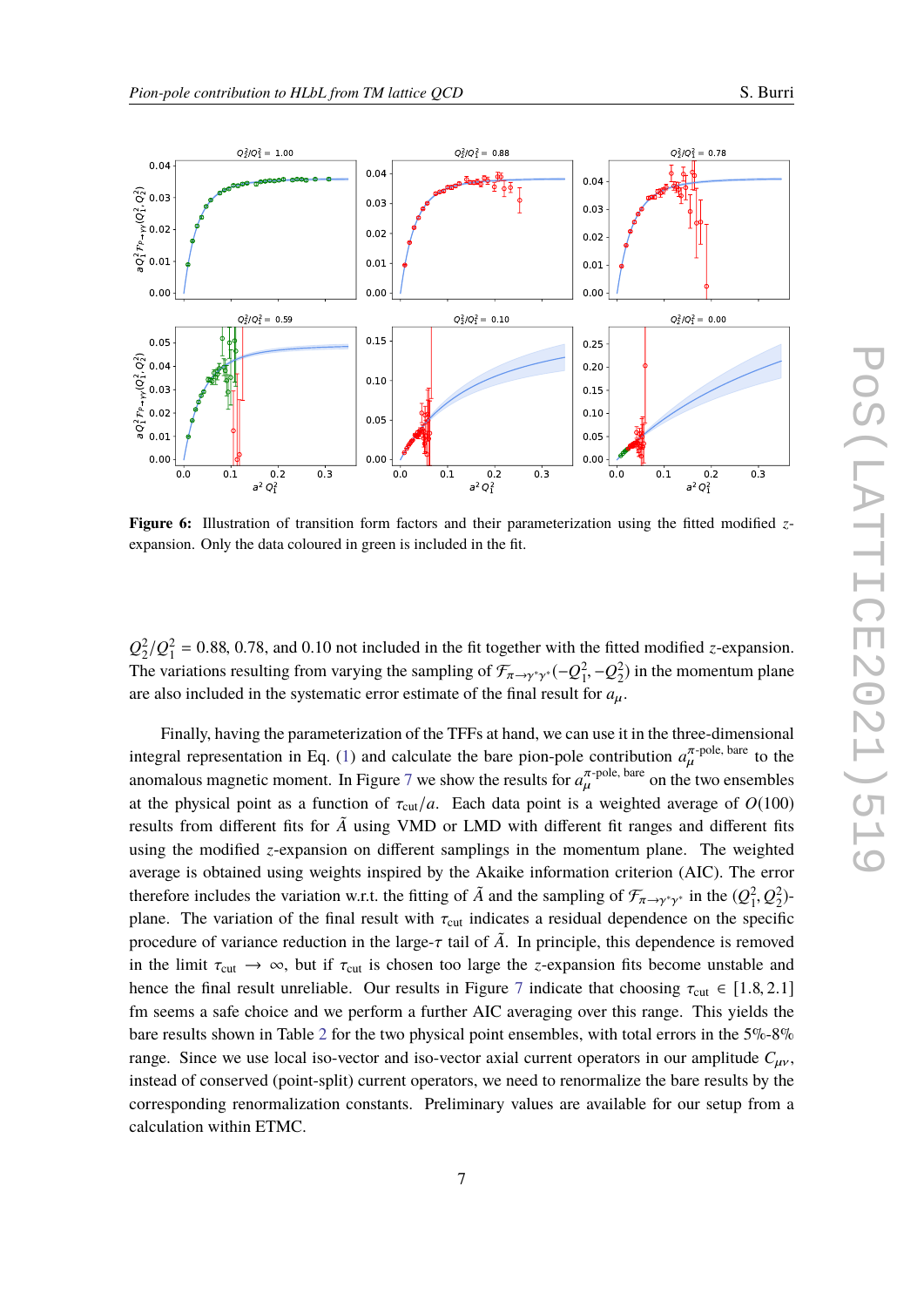<span id="page-7-3"></span>

<span id="page-7-4"></span>**Figure 7:** AIC averaged data for a range of  $\tau_{\text{cut}}/a$  for the ensembles cB072.64 (left) and cC060.80 (right).

| $a_{\mu}^{\pi-\text{pole, bare}} \cdot 10^{-11}$ | threshold $90\%$                                  | threshold $95\%$       |
|--------------------------------------------------|---------------------------------------------------|------------------------|
| cB072.64                                         | $208.9(10.1)(7.8)[12.8]$   204.5(14.2)(6.3)[15.6] |                        |
| cC060.80                                         | 188.9(9.9)(2.7)[10.2]                             | $187.9(9.0)(1.9)[9.2]$ |

**Table 2:** Bare results using the AIC procedure on the two physical point ensembles. The first error is the statistical error, the second the systematic error and the third the total error.

## **4. Conclusion and outlook**

After applying the renormalization factors and performing a rough estimate of the continuum limit, we obtain a preliminary value  $a_{\mu}^{\pi-\text{pole}} = 53.7(2.6)(3.1)[4.0] \cdot 10^{-11}$ . This can be compared<br>to the general letting group  $a_{\mu}^{\pi-\text{pole}} = 50.7(2.6) \cdot 10^{-11}$  from Bef. [5] and the diagogaius group to the recent lattice result  $a_{\mu}^{\pi-\text{pole}} = 59.7(3.6) \cdot 10^{-11}$  from Ref. [\[5\]](#page-8-1) and the dispersive result  $a_{\mu}^{\pi-\text{pole}} = 63.0^{+2.7}_{-2.1} \cdot 10^{-11}$  from Refs. [\[6](#page-8-2)[–8\]](#page-8-3), and we find agreement within 1 to 2 standard deviations. Finalizing the analysis might result in a slightly different central value, however, we expect that the relative total error will stay below the 10% level. We plan to analyze a third physical point ensemble at a finer lattice spacing which will result in a more robust continuum limit extrapolation. We also plan to calculate the form factors for the pion in a moving frame and to perform the analysis of the  $\eta$ - and  $\eta'$ -pole contributions, and to include ensembles with larger pion masses.

### **References**

- <span id="page-7-0"></span>[1] Extended Twisted Mass collaboration, C. Alexandrou et al., *Quark masses using twisted-mass fermion gauge ensembles*, *[Phys. Rev. D](http://dx.doi.org/10.1103/PhysRevD.104.074515)* **104** (2021) 074515, [[2104.13408](http://arxiv.org/abs/2104.13408)].
- <span id="page-7-1"></span>[2] Extended Twisted Mass collaboration, C. Alexandrou et al., *Ratio of kaon and pion leptonic decay constants with Nf=2+1+1 Wilson-clover twisted-mass fermions*, *[Phys. Rev. D](http://dx.doi.org/10.1103/PhysRevD.104.074520)* **104** [\(2021\) 074520,](http://dx.doi.org/10.1103/PhysRevD.104.074520) [[2104.06747](http://arxiv.org/abs/2104.06747)].
- <span id="page-7-2"></span>[3] M. Knecht and A. Nyffeler, *Hadronic light by light corrections to the muon g-2: The Pion pole contribution*, *[Phys. Rev. D](http://dx.doi.org/10.1103/PhysRevD.65.073034)* **65** (2002) 073034, [[hep-ph/0111058](http://arxiv.org/abs/hep-ph/0111058)].